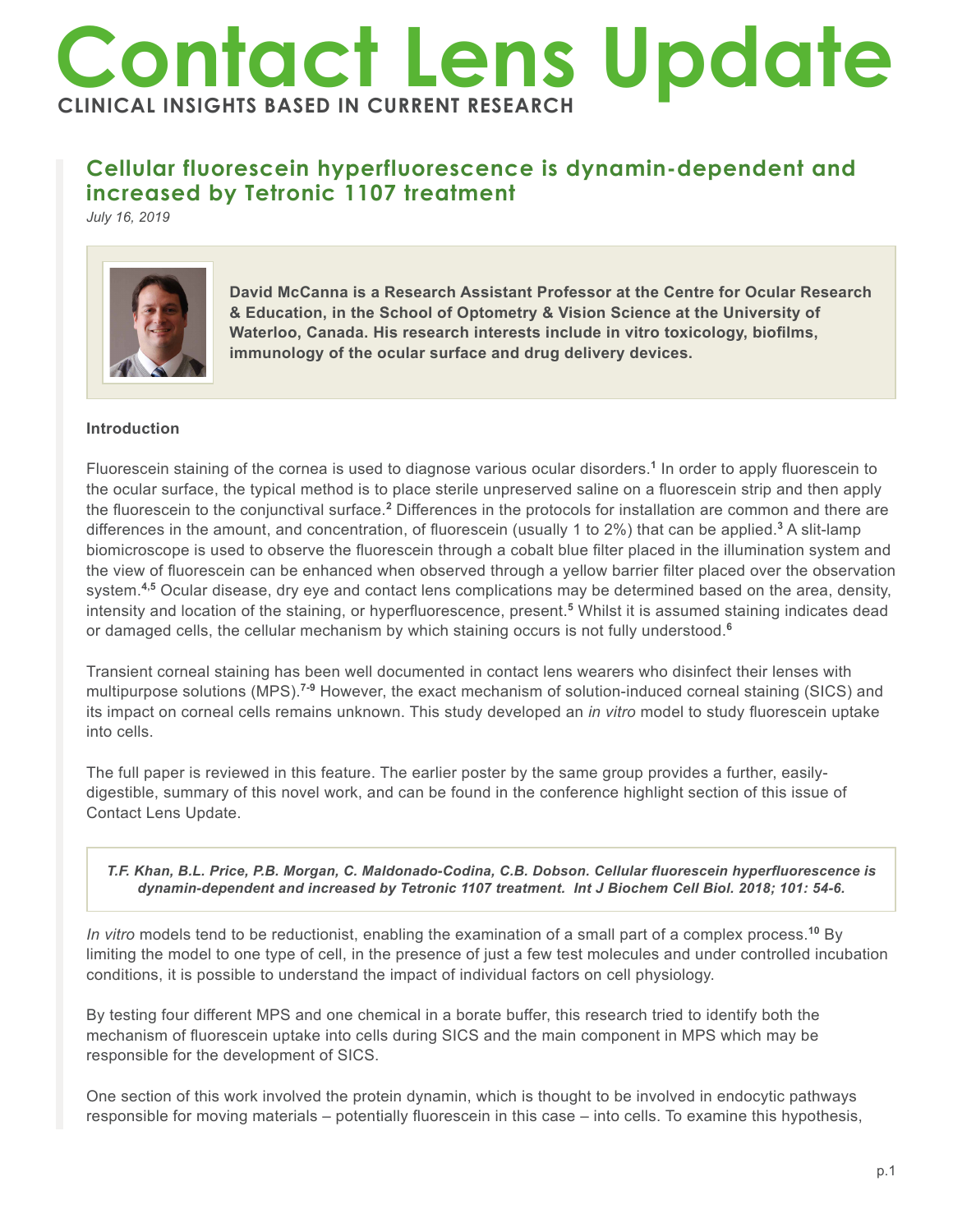some stages of the experiment involved exposing cells to fluorescein in the presence of a chemical, Dynasore, which inhibits dynamin.

#### **Methods**

Human corneal epithelial and mouse fibroblast cells were grown on culture plates and then treated with one of four MPS, or a surfactant solution. The MPS formulations were ReNu Sensitive®, Biotrue® (Bausch + Lomb), Complete RevitaLens® (at the time of the study, AMO and now Johnson & Johnson Vision), and Opti-Free Replenish® (Alcon). The surfactant tested was Tetronic 1107 (BASF) prepared in borate buffer and present in two of the MPS (Biotrue® and ReNu Sensitive®. The surfactant Triton X-100 (Sigma-Aldrich) was also investigated. Cells treated with growth medium alone were used as controls.

After human corneal epithelial and mouse fibroblast cells had been exposed to the test solutions for two hours at 37°C, the solutions were removed, and the cells incubated with fluorescein for ten minutes. Further measures of metabolic activity, cell viability, and fluorescein uptake in the presence of Dynasore were also conducted.

#### **Results**

#### **Fluorescein uptake**

The MPS that contained Tetronic 1107 caused an increase in the uptake of fluorescein in both human corneal epithelial cells and mouse fibroblast cells. Separate from the MPS, Tetronic 1107 in borate buffer alone also caused an increase in fluorescein uptake in cells over a media-only treated control. If the cells were treated with Dynasore, the uptake of fluorescein was reduced.

#### **Metabolic activity**

The two MPS that contained Tetronic 1107 were more metabolically active after treatment than the two contact lens solutions that did not contain Tetronic 1107.

## **Cell viability**

The two MPS that contained Tetronic 1107 produced limited or no increase in propidium iodide staining. Because propidium iodide stains for dead cells this is an indicator that the Tetronic 1107-containing solutions did not cause damage to human corneal epithelial cells.

#### **Discussion**

This *in vitro* investigation evaluated the uptake of fluorescein into cells, cell metabolism and cell viability after treatment with MPS products, two of which contained Tetronic 1107. These tests were undertaken to determine if there is a correlation between the physiological state of the cells after exposure to MPS and the uptake of fluorescein into the cells. The cells that were treated with Tetronic 1107-containing MPS retained their metabolic activity and cell viability, but also took up the most fluorescein compared to the other two MPS tested. In addition, Dynasore, an inhibitor of a dynamin-dependent process, inhibited the increase in fluorescein uptake that occurs in cells after being exposed to Tetronic 1107.

## **Conclusion**

This study suggests a biological basis exists for SICs, with the involvement of an active pathway that results in the uptake of fluorescein into cells. The surfactant Tetronic 1107 appears to enhance this process.